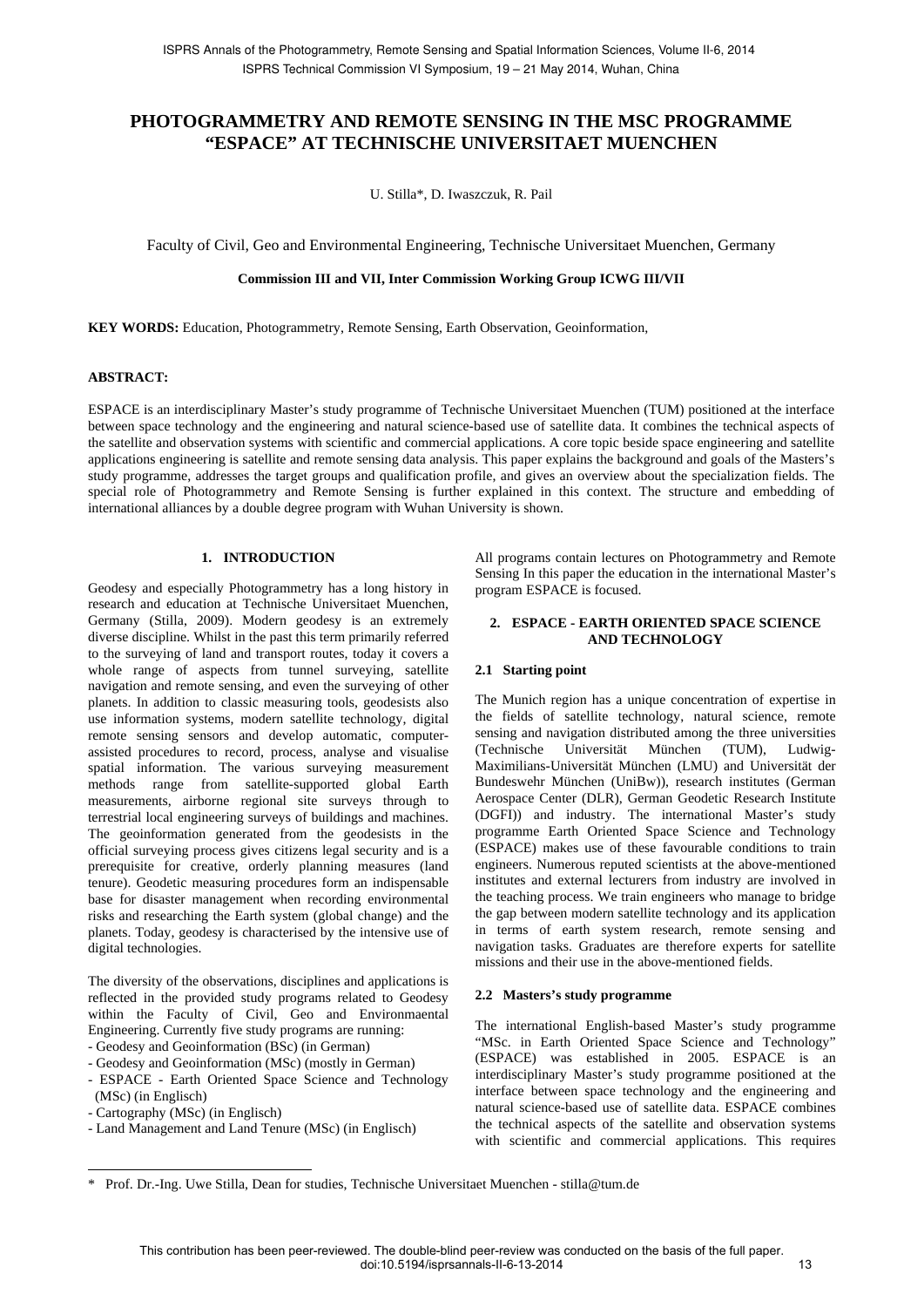interdisciplinary knowledge beyond the borders of different engineering disciplines such as geodesy, mechanical and electrical engineering, as well as physics, informatics and geosciences.

Typically, tasks of space science and technology are handled in an international framework and at the interface of science and industry with major contributions by national and international space agencies (e.g., ESA, NASA, JAXA), which requires evidently globally inter-linked expert knowledge, and which shall be decidedly linked to high-performance German scientific institutions and industry in this field. Therefore, the ESPACE Master's programme addresses international students with the goal to educate talented professional for both, the German and the international market.

The goal of the ESPACE Master's study programme is to train students to become experts in the use and development of satellites in the three main areas of earth system science, remote sensing and navigation. Students acquire fundamental knowledge and competencies in these three fields as a general basis, as well as the interfaces among them in order to be able link technological with application aspects. They simultaneously learn the necessary basics of signal processing, sensor technology, orbital mechanics and space technology so that they are in a position to help plan and develop future missions for the above-mentioned areas. These fundamental competencies shall enable ESPACE graduates to discuss and interact with experts of all relevant fields of Earth-oriented space science in an interdisciplinary environment. On top, they acquire and deepen their specialist's knowledge in one of the three subjects. Graduates of ESPACE are not only able to interpret, analyse and evaluate satellite data, they also make use of their knowledge to help design all the phases of the development cycle of a satellite mission, be it the satellite design in terms of payload, instruments, orbit, rocket launch, signal processing or the ground segment.

Due to the complexity of the tasks in space and geosciences, which are usually performed in well-organized and functioning interdisciplinary teams consisting of people with different cultural background embedded in an international structure, in frame of the EPACE Master's programme an extensive practising of competencies in teamwork, which are one focus of the education by extensive project-oriented work, as well as intercultural competencies are fostered.

With its declared goals, the study programme meets the growing demand for globally available satellite data (e.g., GPS and the upcoming European equivalent Galileo, TerraSAR-X and TanDEM-X, Sentinels in the frame of GMES, GOCE, GRACE, Cryosat) For instance, this data is especially interesting for security-relevant applications (e.g., the EU programme INSPIRE (INfrastructure for SPatial InfoRmation in Europe) targeting at reaction to crisis situations), for the fast growing international market in the field of satellite-supported positioning, navigation and logistics (from Google Maps to vehicle navigation systems for the purpose of routing and guidance), and for issues connected to the impact of global change on the environment and living conditions (e.g., sea level rise, ice mass melting, natural hazards, early warning systems). Upon completion of their studies, students will be able to make direct and important contributions to current topics that are of paramount importance to society, the economy and science. Accordingly, the need for qualified engineers is high.

By including numerous scientific institutes and the space industry in the teaching concept, ESPACE makes full use of the potential of excellent scientists, offering also the opportunity of dedicated project work and Master's theses in close cooperation with, and in many cases even at the location of these institutions. Thus the students become involved in current projects, state-of-the-art technology and science, and daily practice.

## **2.3 Target groups**

Since the study programme was launched in the winter semester 2005/06, 447 applications have been received (incl. for the winter semester 2012/13). Admission requirements for applicants are an above-average Bachelor's degree, diploma or Master's qualification in a natural or engineering science subject and a very good command of English. No practical experience is required. Generally, the target group is composed of highly motivated candidates with affinity and interest in technical and geoscientific subjects and engineering talent from all over the world, who intend to work in the field of satellite technologies in conjunction with Earth observation.

The qualification of the students for the ESPACE programme is ensured by means of an aptitude assessment process which examines the specific competence and the ability to work in a methodical, principle-based and scientific manner. This is based on the submitted references and certificates. In addition to the content of the degree held (natural or engineering science subject), one particular point of focus is to check whether the competencies gained in the fields of mathematics, physics and informatics are equivalent to those skills gained in a natural or engineering science Bachelor's degree taken at the TUM. Students must submit proof of competence in English (e.g. IELTS, TOEFL) with a minimum score of 6.5 (IELTS) or 80 (TOEFL Internet based testing) before they can be admitted to the programme. A letter of motivation, two letters of recommendation from professors, and an essay on a scientific subject relevant to the general scope of the study programme need to be enclosed with the application documents. The aptitude assessment process is governed by the FPSO of the study programme and is carried out by an aptitude assessment commission. If there is any doubt about the above-mentioned qualification requirements, the applicant is invited to a (telephone) interview. The aptitude assessment process ensures the qualification of the students which is reflected by the very low drop-out figures. Over 80% of those that have taken part in the ESPACE course since it was launched have completed it successfully.

The subjects of the prior Bachelor's degrees, diplomas or Master's qualifications taken by the students vary greatly. Exemplarily, Fig. 1 shows the variety of the Bachelor's degrees, diplomas or Master's qualifications of students who have attended the ESPACE programme so far. On average, 47% of the applicants per cohort were admitted.

### **2.4 Needs analysis**

ESPACE graduates are in great demand at universities, nonuniversity research institutions and industry. The aerospace technology industry and the topics of earth system sciences, remote sensing and navigation are employment fields that will grow in importance in the future. For example, natural catastrophes such as the Sumatra earthquake (2004), the floods in Pakistan (2010) and the Tohoku earthquake (2011) are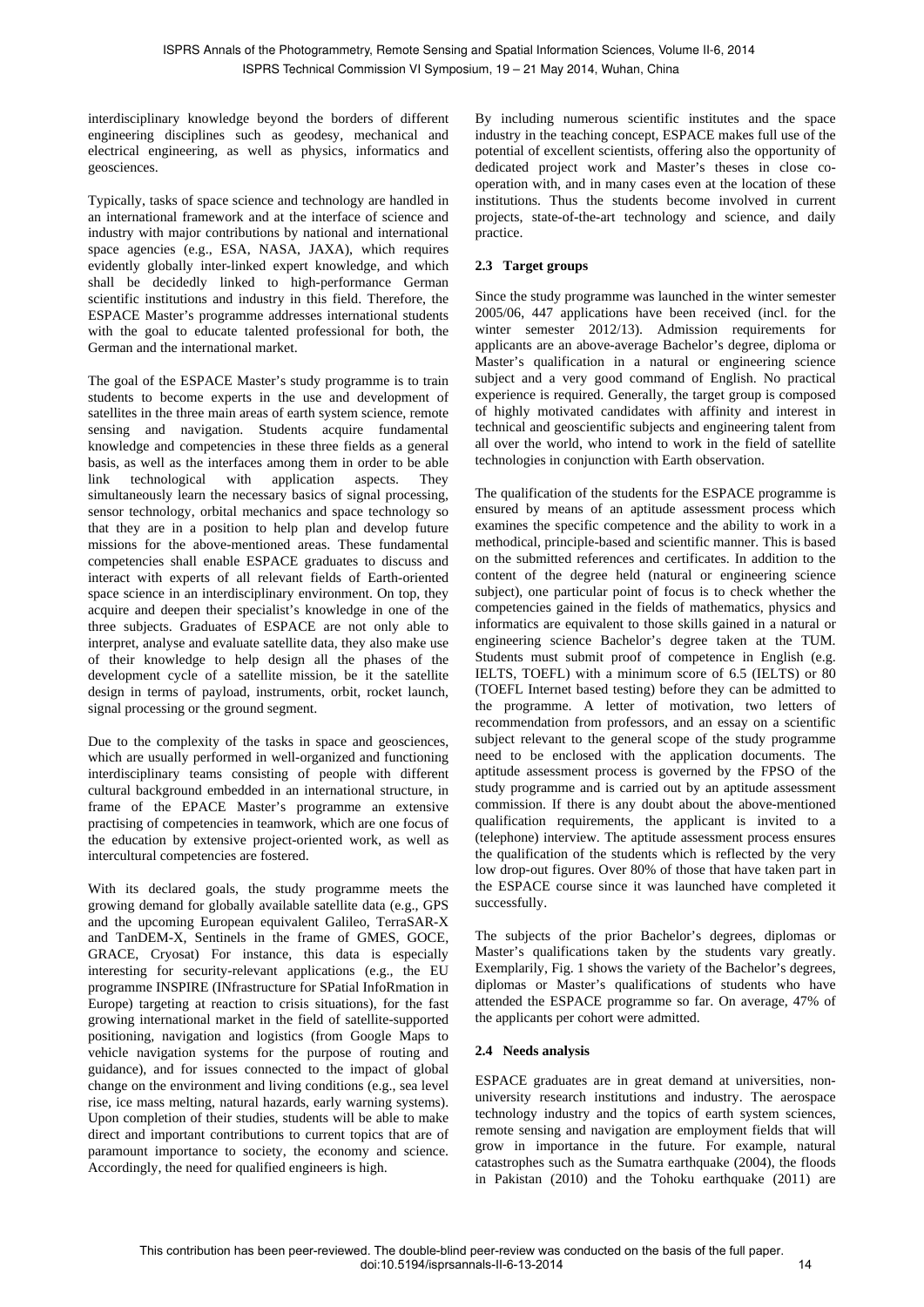impressive reminders that there is a great need for earth system sciences research; the primary information sources here are the observations made from space. There is also a great need for globally available data in connection with security-related applications (e.g. for civil defence and humanitarian aid). Likewise, there is a growing international market in the field of satellite-supported positioning, navigation and logistics which is why ESPACE graduates have excellent professional prospects



Figure 1. Final degree held by enrolled ESPACE students

**2.4.1 Demand for graduates in the labour market**: Due to the graduates' excellent competencies and skills the interest in the young scientists enrolled in the ESPACE programme is very high. Based on all graduates (40) whose em-ployment situation is known to the ESPACE programme office, 89 % of the graduates are employed by international aerospace agencies, national and international research institutes or universities in the fields of earth system sciences, remote sensing, navigation and space technology. The TUM and DLR are the largest employers here. 50 % of the graduates go on to complete a PhD.

**2.4.2 Demand from potential students:** Since the study programme started in the winter semester 2005/06, 546 applications for a place in the course have been received (incl. applications for the winter semester 2013/14). After the aptitude assessment process, 257 students were admitted (incl. applications for the winter semester 2013/14) and 151 students were enrolled (incl. those admitted for the winter semester 2013/14). Figure 2 gives an overview about the development of applications and admissions.

The students who enrol come from a wide range of countries (Fig. 3). The biggest groups come from China (26 %), Germany (16 %) and India (13 %). The percentage of foreign participants is very high totalling 84. The most common reasons why around 45 % of the ad-mitted students do not actually take up their places on the course (94% foreigners) are difficulties relating to finding funding for the course and accommodation, refused visa applications and the decision to take up a different Master's study programme.



Figure 2. ESPACE applications and admissions WS 20005/06 – WS 2013/14 (WS: winter semester)



Figure 3. Countries of origin of ESPACE students

By the end of the winter semester 2013/14, about 100 students had successfully passed the ESPACE Master's programme. At 28%, the percentage of women graduates in this natural and engineering science programme high. The average study period is 4.4 semesters.

## **2.5 Qualification profile**

Graduates of the international Master's programme Earth Oriented Space Science and Technology (ESPACE) have solid thematic and methodological competences in the topics of earth-oriented space science and technology, being able to perform a quality conscious, responsible and creative approach and having a solid and comprehensive fundament of expert knowledge. Basic competencies are acquired by all students in three core topics: (i) satellite and remote sensing data analysis, (ii) space engineering, and (iii) satellite application engineering, in order to establish fundamental knowledge of all relevant subjects enabling the graduates to work in a wide range of space sciences. Table 1 gives an overview about the modules in the first two semesters.

**2.5.1 Satellite and remote sensing data analysis:** The focus of the first core topic lies on the development and application of processing methods to satellite-derived data and models. With this core topic, students acquire the methodological competence to apply different processing methods and approaches to practical problems of satellite and space engineering, to select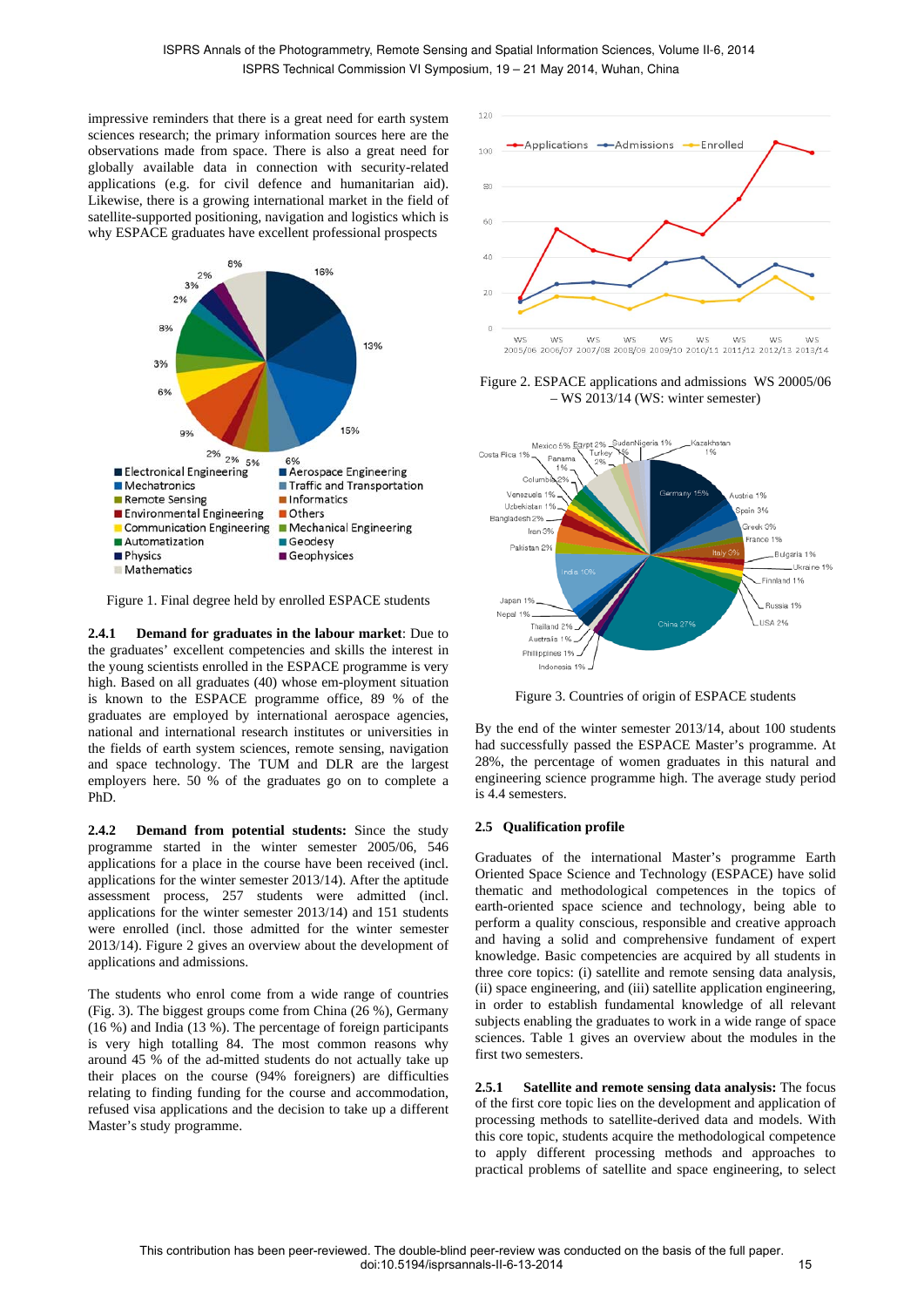the optimum method for certain practical problems in the field of satellite and remote sensing data analysis, to work with data and process models, to assess the results quantitatively and to interpret the results before the background of space science and technology aspects.

**2.5.2 Space engineering:** In the second core topic, students acquire thematic and methodological competences in the field of spacecraft technology (spacecraft design, spacecraft subsystems, launcher systems, rocket design), orbit mechanics and dynamics, ground segment design, and robotics. Graduates have the basic know-how and competencies required to review state-of-the-art knowledge of space engineering, to systematically expand existing specialized know-how by developing, upgrading and implementing new methods and technologies in the field of space engineering, and they are able to realize and to analyse the inter-linkage among the subdomains of space engineering. They are able to understand and to apply the control principles for orbital, spacecraft attitude and robotic operations, and to reproduce the behaviour of these systems on ground for verification purposes.

**2.5.3 Satellite applications engineering**: The focus of third core topic lies on the analysis, modelling and interpretation of satellite and remote sensing data related to the key satellite applications. Graduates have the competence to deeply understand the basic components of sys-tem Earth and its main geodynamic processes in the Earth interior, at the surface, and the global energy budget, and they are able to newly develop, upgrade and implement mathematical and physical concepts and to apply them for the solution of practical problems in the field of satellite applications engineering, to interpret geophysical, geodetic and geodynamical results, and to put them into the scope of geoscientific concepts. They are able to understand the basic principles and concepts of photogrammetry, remote sensing, geoinformation systems, and satellite navigation, and they are able to apply related methods, to assess and to interpret the results. Graduates have the competence to view processes in their entirety, to connect the expertise acquired in a certain detail discipline with a more general scope and to derive consequences and action rules from it.

These core competences in the three fields enable the ESPACE graduates to have an overview of the most important fundamentals in the field of earth-oriented space science and technology, to build interfaces and to develop overarching concepts and technologies among them. This interdisciplinary expertise qualifies ESPACE graduates for a wide range of professional profiles both in science and in industry.

ESPACE is an international study programme, and accordingly students come from very different cultural groups. Against this background, participants do not only develop thematic, methodological and technical skills, but also social competencies and intercultural skills. In the course of the programme, students develop and practice their ability for intercultural communication, which is addressed in a dedicated seminar and encouraged in group work during projects. Intercultural competence is highly important, because typically tasks of satellite technology and research are performed in an international framework at the interface between science and industry, which requires the ability to work effectively with people from different cultural and interdisciplinary groups. By taking part in various projects and seminars, the graduates gain the ability to work in teams, to positively solve groupdynamical conflicts, and to jointly develop solutions and present these accordingly.

| 1. Semester                                                                                | 2. Semester                                                                    |
|--------------------------------------------------------------------------------------------|--------------------------------------------------------------------------------|
| Introduction to<br>Earth System Science<br>6 Credits                                       | Projects in Earth Oriented<br>Space Science and Technology<br><b>8</b> Credits |
| <b>Numerical Modelling</b><br>6 Credits                                                    | Applied Earth Observation and<br><b>Mission Engineering</b><br>6 Credits       |
| Introduction to Photogram-<br>metry, Remote Sensing and<br>Image Processing<br>6 Credits   | Satellite Navigation and<br><b>Advanced Orbit Mechanics</b><br>6 Credits       |
| Signal Processing and Mi-<br>crowave Remote Sensing<br>5 Credits<br><b>Orbit Mechanics</b> | Estimation Theorv<br>3 Credits                                                 |
|                                                                                            | On-Orbit Dynamics and Robots<br>3 Credits                                      |
| 4 Credits                                                                                  | Spacecraft Technology                                                          |
| Applied Computer Science<br>3 Credits                                                      | 2. + 3. Semester 8 Credits                                                     |
| <b>30 Credits</b>                                                                          | <b>30 Credits</b>                                                              |

Table 1. Overview of the current ESPACE study plan of the first two semesters showing the modules and the credits..

Due to the requirement to write scientific project reports and a Master's thesis, graduates of the ESPACE programme are able to define milestones and to meet the related deadlines, they are able to work in a problem-focussed way, and they have learned to critically evaluate by self-reflection their own work.

## **2.6 Specialization fields**

On top of the competencies in the three above mentioned core topics, the main criteria of the qualification are further focussed by three selected specialization fields: Earth System Science from Space, Remote Sensing, and Navigation (Tab. 2). Here the students acquire specialized expert knowledge in one thematic field, and they are trained to acquire in-depth knowledge, to apply related methods, to assess and to evaluate results and to create new methods and technologies dedicatedly in this field.

| <b>Specialisation</b>                     |                                    |                                                                         |  |  |
|-------------------------------------------|------------------------------------|-------------------------------------------------------------------------|--|--|
| <b>Earth System Science</b>               | <b>Remote Sensing</b>              | <b>Navigation</b>                                                       |  |  |
| <b>Atmosphere and Ocean</b>               | Photogrammetry                     | <b>Precise GNSS</b>                                                     |  |  |
| 6 Credits                                 | 6 Credits                          | 6 Credits                                                               |  |  |
| <b>Earth System Dynamics</b><br>6 Credits | <b>Remote Sensing</b><br>6 Credits | <b>Advanced Aspects of</b><br><b>Navigation Technology</b><br>6 Credits |  |  |
| <b>Earth Observation Satellites</b>       | <b>Geo Information</b>             | <b>Navigation Labs</b>                                                  |  |  |
| 6 Credits                                 | 6 Credits                          | 6 Credits                                                               |  |  |

Table 2. Specialisation options in the third semester: An overview of the three specialist fields with their respective modules. The modules are compulsory modules within the respective specialist field

**2.6.1 Earth System Science:** Graduates selecting the specialization field Earth System Science from Space acquire a profound scientific knowledge of the Earth's system and its sub-components (ocean, atmosphere, hydrosphere, solid Earth).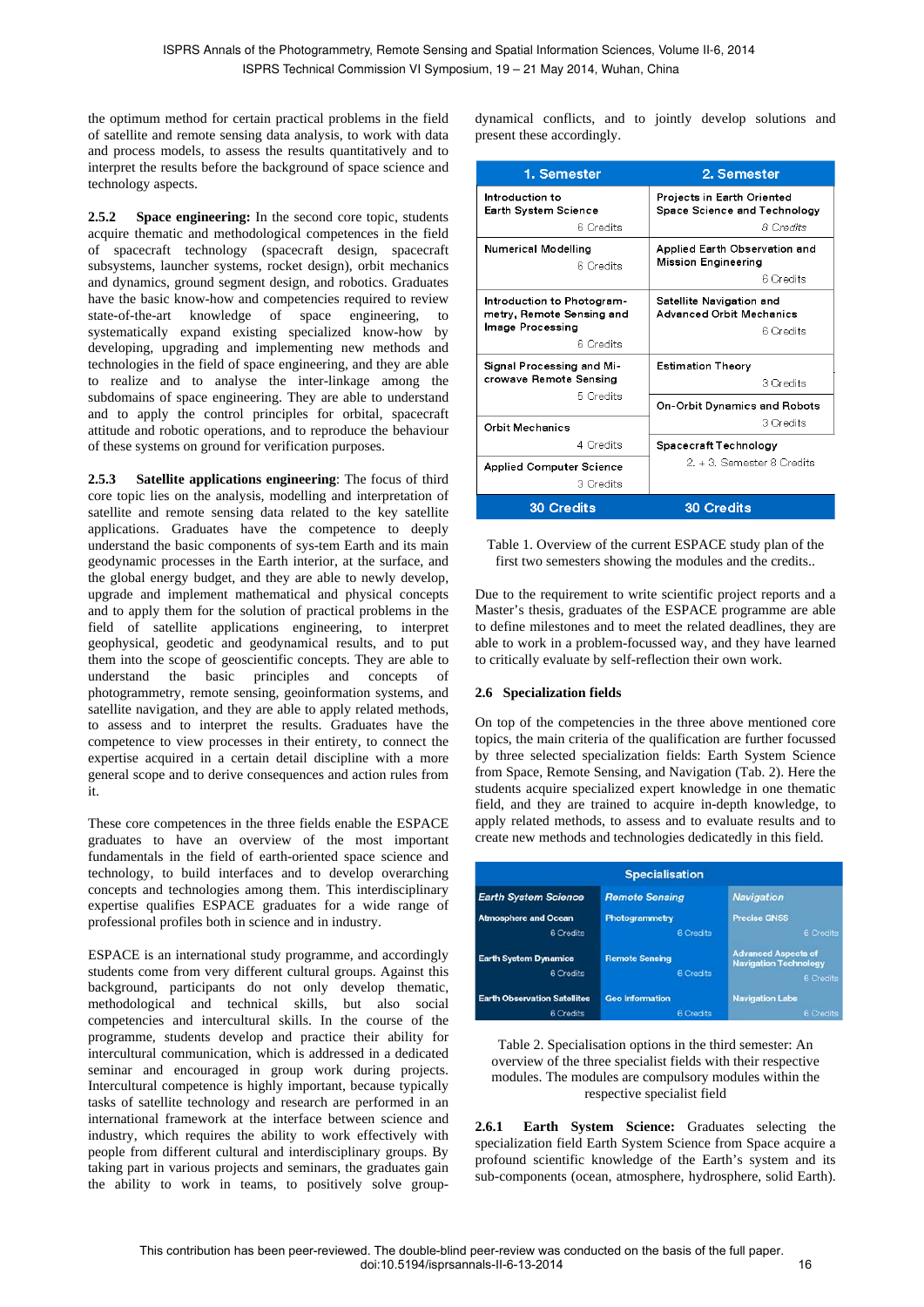They are able to link data from Earth observing satellites and geophysical models describing Earth system dynamics, to apply them to record, present and evaluate processes and mass transport in the system Earth, and to evaluate their impact for global change.

**2.6.2 Remote Sensing:** Graduates of this specialization field are able to apply in-depth methods to record, analyse and visualise sensor data of various wavelengths and scales. They are able to evaluate the suitability of ground-based, airborne and space-assisted optical, infrared and microwave sensors for task-specific problems in the field of remote sensing. They have the competence to combine data analysis methods for creating digital city and terrain models, change analysis and monitoring/forecasting natural hazards.

**2.6.3 Navigation:** Graduates of this specialization field are able to apply and evaluate methods for precise navigation and global surveying using geodetic space procedures and calculating precise orbits using data from GNSS and terrestrial navigation systems. They are able to analyse and solve problems of sensor fusion and integrated navigation systems and related practical applications such as car navigation, aeronautical and space applications.

## **3. PHOTOGRAMMETRY, REMOTE SENSING, AND GEOINFORMATION**

The education in the field of Photogrammetry, Remote Sensing, Geoinformation and the required fundamental lectures is distributed step by step over the three semesters and embedded in modules. Table 3 gives an overview about the lectures in the corresponding semester (Sem) and the hours per week (SWS).

| <b>Lectures</b>                              | <b>Sem</b> | <b>SWS</b>     |
|----------------------------------------------|------------|----------------|
| Introduduction to Photgrammetry              |            | 2              |
| and Remote Sensing                           |            |                |
| <b>Image Processing</b>                      |            | 2              |
| <b>Signal Processing</b>                     |            | $\mathfrak{D}$ |
| <b>Microwave Remote Sensing</b>              |            | っ              |
| <b>Applied Computer Science</b>              |            | $\mathfrak{D}$ |
| <b>Estimation Theory</b>                     |            | 3              |
| <b>Applied Earth Observation and Mission</b> |            | $\mathfrak{D}$ |
| Engineering                                  |            |                |
| <b>Photogrammetry- Selected Chapters</b>     | 3          | 4              |
| <b>Remote Sensing - Advanced Methods</b>     | 3          | っ              |
| <b>Remotes Sensing - Seminar</b>             |            |                |
| <b>Nonlinear Optimization Methods</b>        |            |                |
| Geoinformation                               |            |                |

#### Table 3. Lectures related to photogrametry and remote sensing during the 3 semesters

Because of the limited space in this paper only a small selection of lectures shown in Table 3 are further addressed in the following paragraphs. The listings should give an overview about the placed topics.

### **3.1 Introduction to Photogrammetry and Remote Sensing**

This lecture is designed to introduce the students into the field of Photogrammetry and Remote Sensing. Table 4 gives an idea about topics explained during lectures. The competences reached in this lectures are proved by a written exam.

## **Introduction to Photogrammetry and Remote Sensing: Introduction:** Definition, Principle, Characterization, Appli-

cation areas, History

**Photogrammetry:** Central projection, Pinhole camera, Image recording und image formats, Metric camera, Interior orientation, Analogue aerial camera, aerial, Flight planning, Photo scale, Digital aerial camera, Line scanner, Close-range acquisition, Natural and artificial stereoscopic vision, Techniques, Stereoscopic measurement, Collinearity equations, Rectification, Orthoprojection, Position errors, Linescanner correction, Stereo pair, Orientation steps, Image block and aerial triangulation, Accuracy of measured points

**Remote Sensing:** Electromagnetic radiation, Basics, Spectrum, Radiometric quantities, Lambertian radiator, Photometric quantities, Absorptance, Transmission, Reflection, Albedo, Bidirectional reflectance distribution function, Spectral signatures, NDVI, RVI, Feature space, Multispectral classification, -supervised, -unsupervised, Sequential-, Box-, Minimum-Distance-, Maximum-Likelihood classification, Bayesian Theorem, Cluster analysis, Quality of classification, Confusion matrix, Quality measures, Multi**-** and hyperspectral sensors, Applications

**Image quality:** Models of image formation, Distortion, Image quality of geometrical mapping, Diffraction, Aberration, Depth of sharpness, Critical aperture, Motion blur, Image quality of geometrical mapping, Resolution, Resolving power, Modulation Transfer Function (MTF), Examples for active sensors, Airborne Laserscanning (ALS), Synthetic Aperture Radar (SAR)

#### Table 4. Topics addressed in the lecture '*Introduction to Photogrammetry and Remote Sensing*' (1. semester)

## **3.2 Image processing**

The lectures on image processing lead to cross-cutting knowledge and support in this role understanding and competences not only to *Photogrammetry and Remote Sensing* but also to the specialisation '*Earth system science*' and '*Navigation*'.

**Image processing Introduction**: Motivation, Application areas, Definition, Image analysis **Image characterization**: Sampling, Quantisation, Storage, Coding, Formats, Statistic, Histogram, Entropy, Co-occurence matrix, Covariance, Correlation **Image transformation**: Geometric transformation, Resampling, Point transformations, Scaling, Convolution, Gradient operators, Laplace operators, LOG, DOG, Calculation effort, Rank operators, Algebraic operators, Image pyramids **Segmentation:** pixel oriented, region oriented, low level model oriented, Hough transform **Binary image processing**: Neighbourhood, Morphological operators, Dilatation, Erosion, Opening, Closing, Centre axis, Distance transformation **Vectorization and geometric primitives**: Linear structures, Linking, Chain code, Areal structures, Polygon approximation, Approximation of line segments and circular structures **Feature extraction**: Extraction of points, Moravec operator, Extraction of lines, Busch operator, Extraction of regions

Table 4. Topics in the lecture '*Image Processing*' (1. Semester)